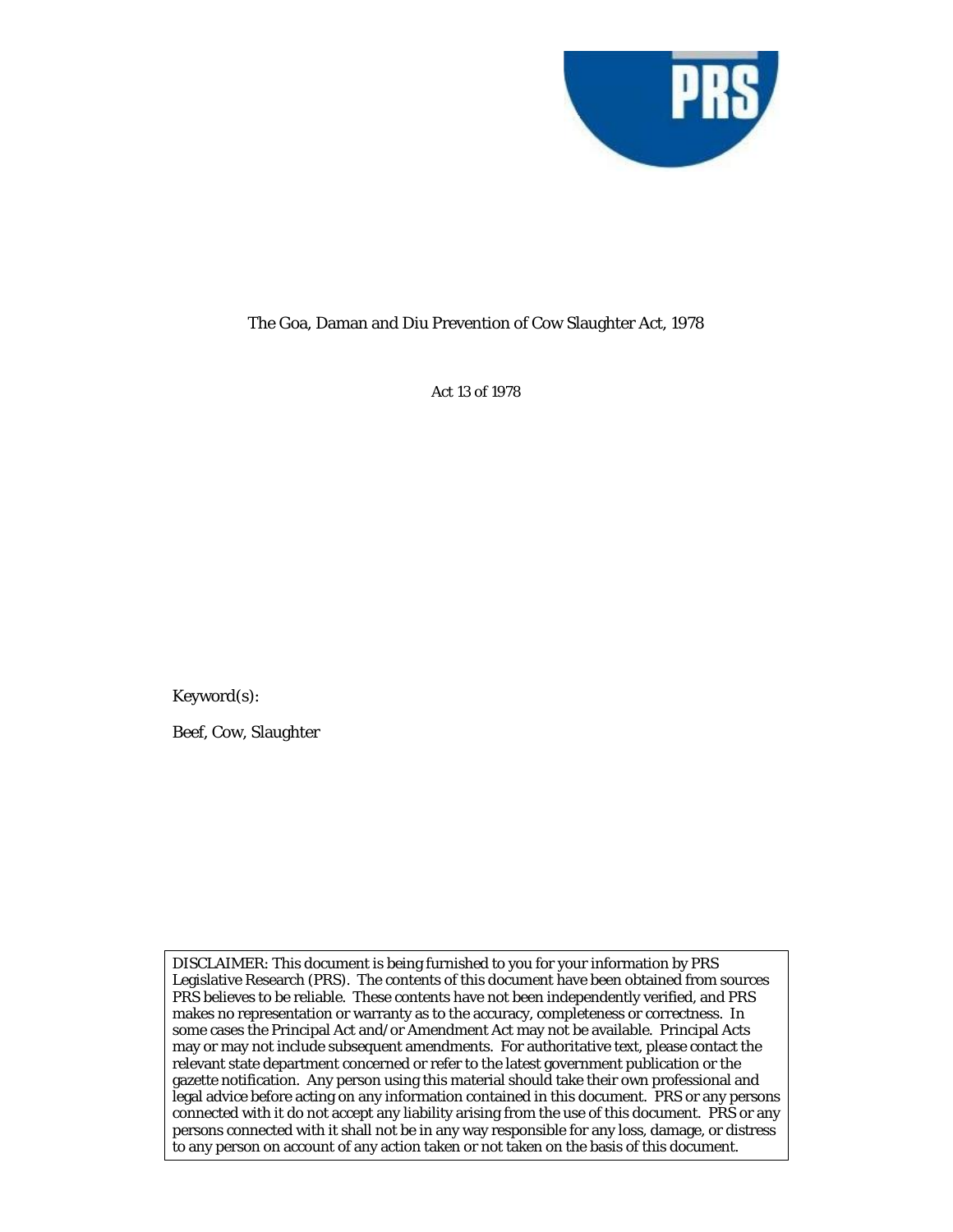# **The Goa, Daman and Diu Prevention of Cow Slaughter Act, 1978**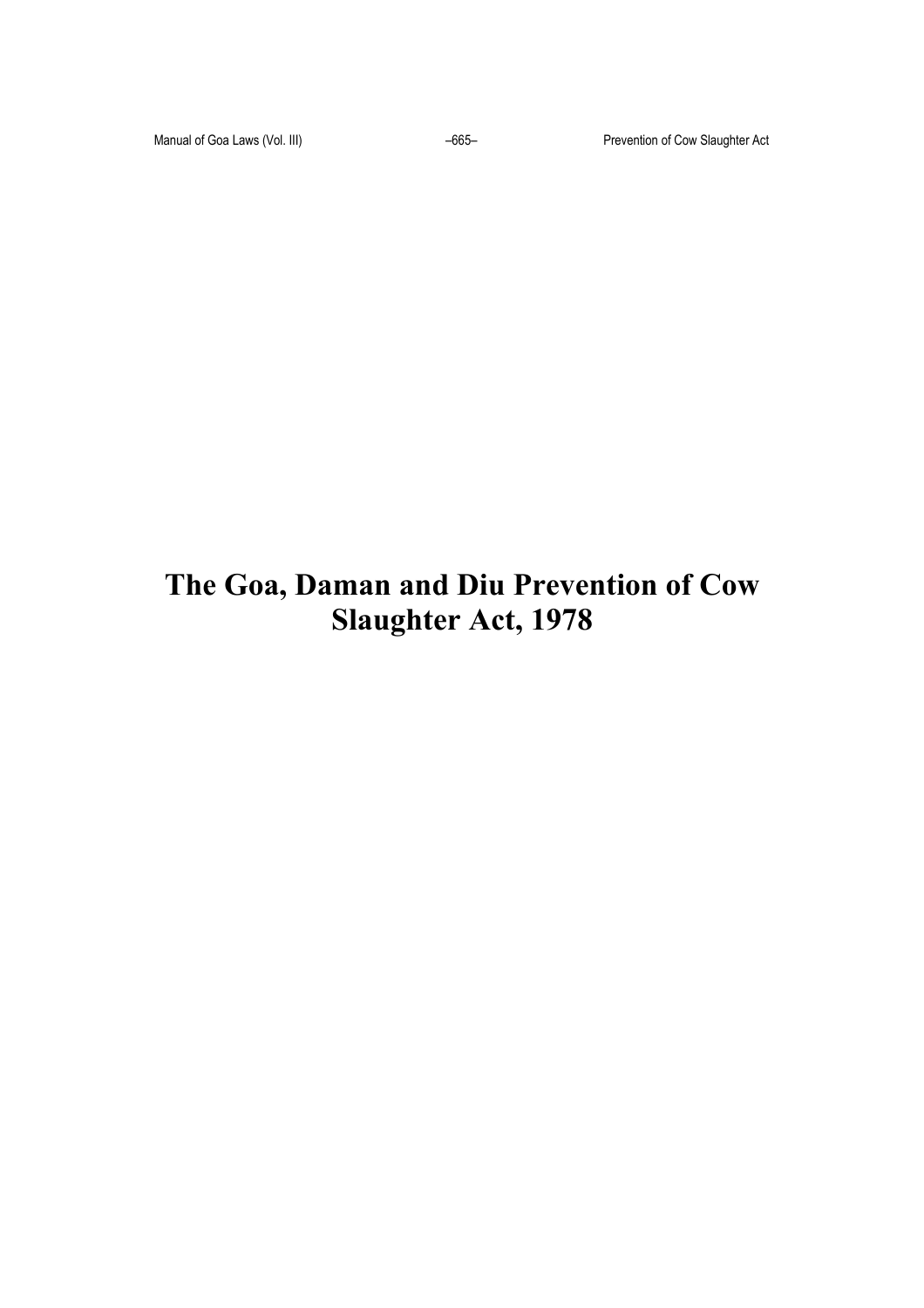# **The Goa, Daman and Diu Prevention of Cow Slaughter Act, 1978**

**The Goa, Daman and Diu Prevention of Cow Slaughter Act, 1978 (Act No. 13 of 1978) [21st June, 1978]** published in the Official Gazette, Series I No. 15 dated  $13<sup>th</sup>$  July 1978 and came into force at once.

| 1 | Short title, extent and commencement |
|---|--------------------------------------|
| 2 | <b>Definitions</b>                   |
| 3 | <b>Prohibition of cow slaughter</b>  |
| 4 | <b>Exceptions</b>                    |
| 5 | Prohibition of sale of beef          |

| 6  | <b>Establishment of institutions</b>          |
|----|-----------------------------------------------|
|    | Levy of charges of fees                       |
|    | <b>Penalty</b>                                |
| 9  | Offences to be cognisable and<br>non-bailable |
| 10 | Power to make rules                           |

## **Arrangement of Sections**

# **GOVERNMENT OF GOA, DAMAN AND DIU Law Department (Legal Advice)**

**\_\_** 

### **Notification**

#### LD/Bill/3/78

The following Act which was passed by the Legislative Assembly and assented to by the Administrator of Goa, Daman and Diu on 21-6-1978 is hereby published for general information of the public.

*B. S. Subbanna*, Under Secretary (Law).

Panaji, 4th July, 1978.

## **The Goa, Daman and Diu Prevention of Cow Slaughter Act, 1978**

 $\mathcal{L}_\text{max}$ 

(Act No. 13 of 1978) [21st June, 1978]

AN

ACT

*to prohibit slaughter of cows in the Union territory of Goa, Daman and Diu.* 

Be it enacted by the Legislative Assembly of Goa, Daman and Diu in the Twenty-ninth Year of the Republic of India as follows:

**1. Short title, extent and commencement.—** (1) This Act may be called the Goa, Daman and Diu Prevention of Cow Slaughter Act, 1978.

(2) It extends to the whole of the Union territory of Goa, Daman and Diu.

(3) It shall come into force at once.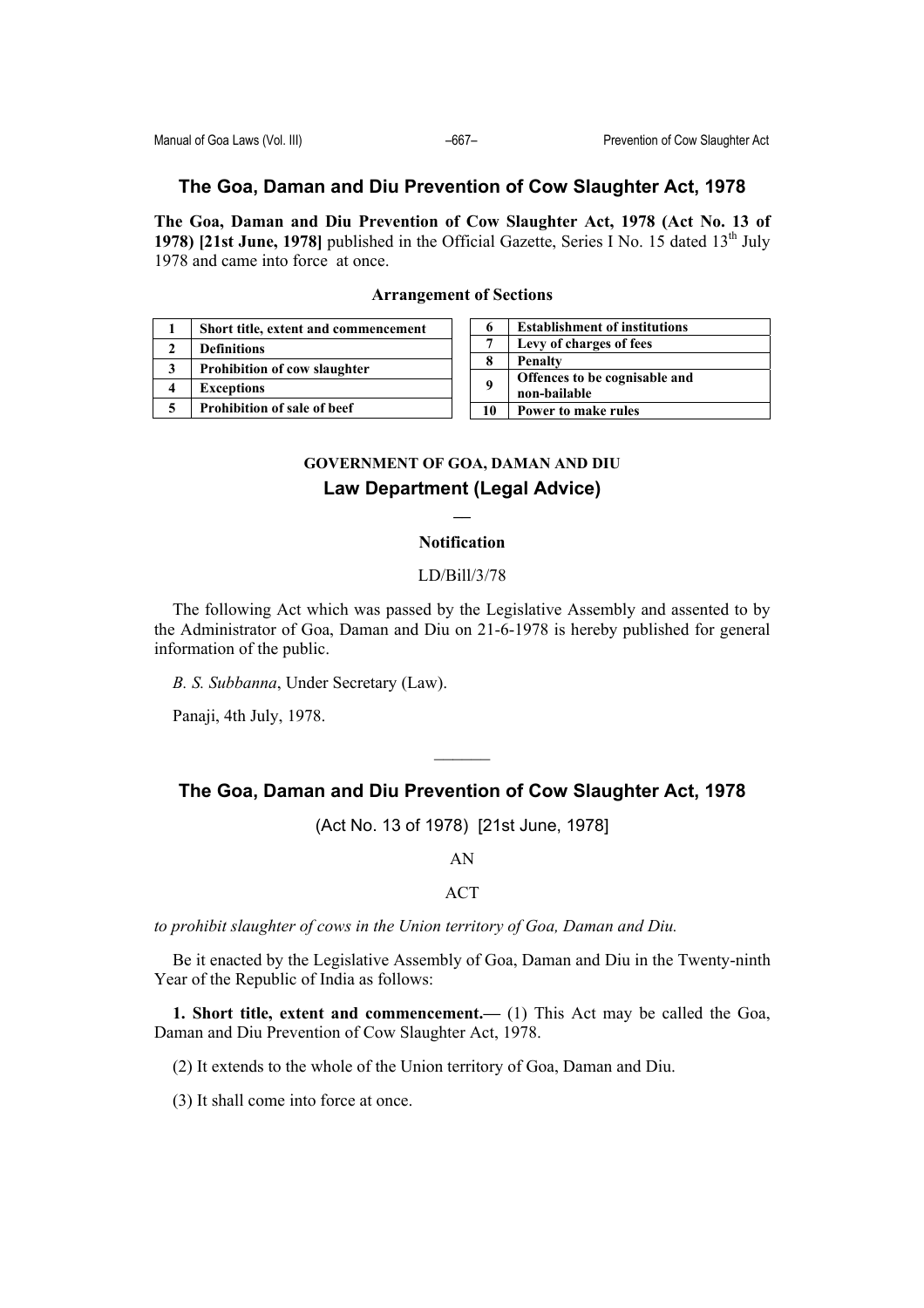**2. Definitions.—** In this Act, unless the context otherwise requires,—

(a) "beef" means flesh of cow in any form but does not include flesh of cow contained in sealed containers and imported into the Union territory of Goa, Daman and Diu;

(b) 'cow' means and includes cow, heifer or calf;

(c) 'Government' means the Government of Goa, Daman and Diu;

(d) 'slaughter' means killing by any method whatsoever;

(e) 'notification' means a notification published in the Official Gazette and the word 'notified' shall be construed accordingly;

(f) 'prescribed' means prescribed by rules made under this Act.

**3. Prohibition of cow slaughter.—** Notwithstanding anything contained in any other law for the time being in force or any usage or custom to the contrary, no person shall slaughter or cause to be slaughtered or offer or cause to be offered for slaughter any cow in any place in the Union territory of Goa, Daman and Diu:

Provided that killing of a cow by accident or in self defence will not be considered as slaughter under the Act.

**4. Exceptions.—** (1) Nothing in section 3 shall apply to the slaughter of a cow,—

(a) whose suffering is such as to render its destruction desirable according to the certificate of the Veterinary Officer of the area or such other Officer of the Animal Husbandry Department as may be prescribed; or

(b) which is suffering from any contagious or infectious disease notified as such by the Government; or

(c) which is subjected to experimentation in the interest of medical and public health research by a certified medical practitioner of the Animal Husbandry Department.

(2) Where it is intended to slaughter a cow for the reasons specified in clause (a) or clause (b) of sub-section (1), it shall be incumbent for a person doing so to obtain the prior permission in writing of the Veterinary Officer of the area or such other Officer of the Animal Husbandry Department as may be prescribed.

**5. Prohibition of sale of beef.—** Except as herein excepted and notwithstanding anything contained in any other law for the time being in force, no person shall sell or offer for sale or cause to be sold beef or beef-products in any form except for such medicinal purposes as may be prescribed.

**6. Establishment of institutions.—** There shall be established by the Government or by any local authority, when so directed by the Government, institutions for the reception, maintenance and care of uneconomic cows.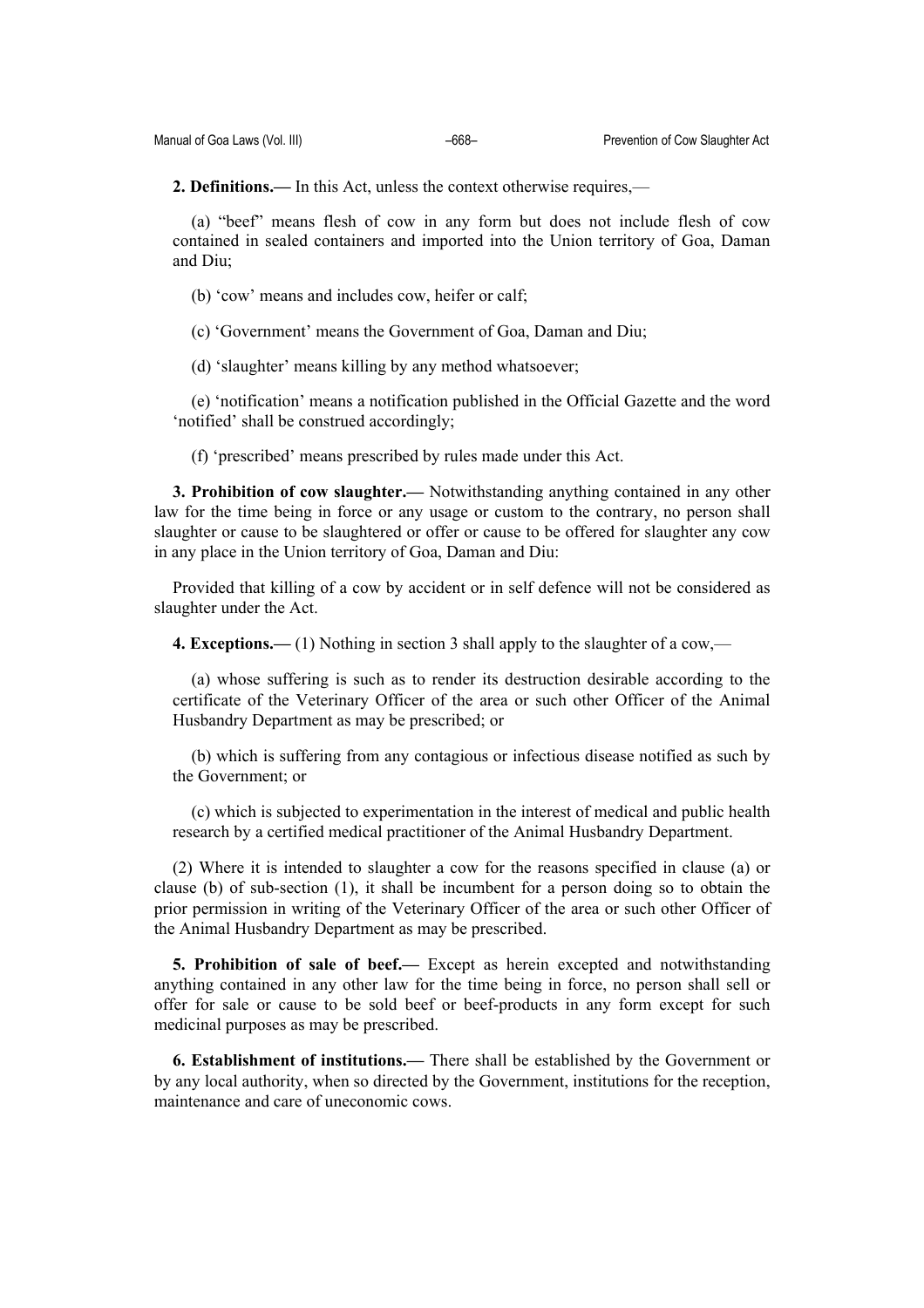**7. Levy of charges of fees.—** The Government or the local authority, if so authorised, may levy such fees as may be prescribed for care and maintenance of uneconomic cows in the institution.

**8. Penalty.—** (1) Whoever contravenes or attempts to contravene or abets the contravention of the provisions of section 3 or 5 shall be guilty of an offence punishable with rigorous imprisonment for a term which may extend to two years or with fine which may extend to one thousand rupees or with both.

(2) Whoever contravenes the provisions of sub-section (2) of section 4 shall be guilty of an offence punishable with simple imprisonment for a term which may extend to one year or with fine which may extend to two hundred rupees or with both.

(3) In any trial for an offence punishable under sub-section (1) or sub-section (2) the burden of proving that the slaughtered cow belonged to the class specified in clause (a) or (b) of sub-section (1) of section 4 shall be on the accused.

**9. Offences to be cognisable and non-bailable.—** Notwithstanding anything contained in the Code of Criminal Procedure, 1973 (Central Act 2 of 1974) an offence punishable under sub-section (1) of section 8 shall be cognisable and non-bailable.

**10. Power to make rules.—** The Government may make rules for the purpose of carrying into effect the provisions of this Act.

(2) Without prejudice to the generality of the foregoing powers, such rules may provide for,—

(a) the conditions and the circumstances under which cows may be slaughtered under sub-section (1) of section 4;

(b) the manner in which diseases shall be notified under clause (b) of sub-section (1) of section 4;

(c) the manner in which permission shall be obtained under sub-section (2) of section 4;

(d) the form and contents of the certificate mentioned in clause (a) of sub-section (1) of section 4 and the authorities competent to grant it;

(e) the manner in which and conditions under which beef or beef-products are to be sold under section 5;

(f) the matters relating to the establishment, maintenance, management, supervision and control of institutions referred to in section 6;

(g) the duties of any officer or authority having jurisdiction under this Act, the procedure to be followed by such officer or authority; and

(h) any other matter which has to be or may be prescribed.

(3) Every rule made under this Act shall be laid, as soon as may be after it is made, on the table of the Legislative Assembly while it is in session for a total period of thirty days,